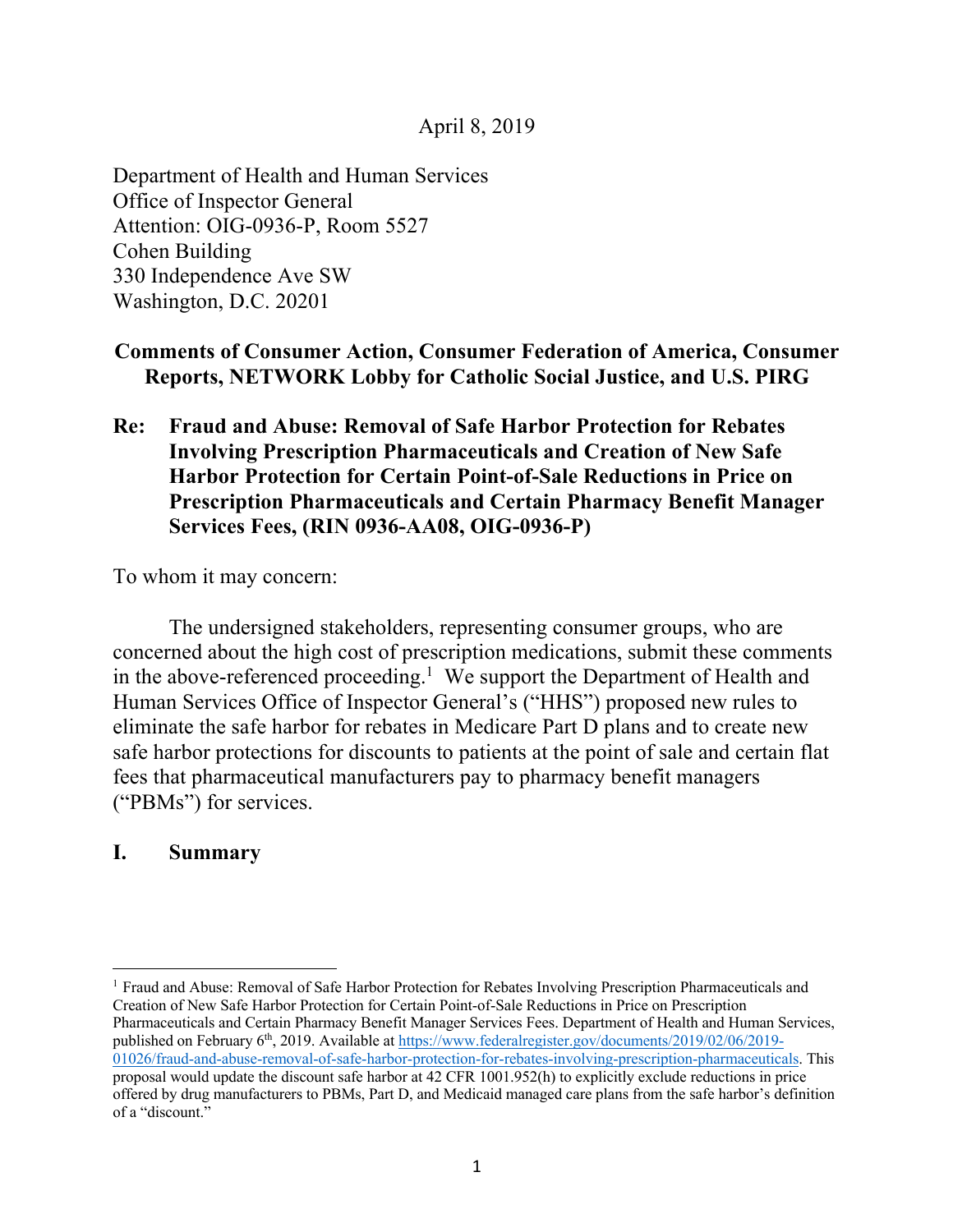In our July 2018 comments on the President's Blueprint to lower drug costs, we recommended the elimination of rebates.<sup>2</sup> The Administration's proposal to eliminate rebates is critical to lowering the cost of prescription drugs for seniors. The contracting and negotiating practices of PBMs have resulted in the escalation of list prices and out-of-pocket costs for consumers.<sup>3</sup> Because the PBM market is not competitive, regulated or transparent, the three largest PBMs are able to wield their market power and extract massive rebates from pharmaceutical manufacturers, which are not shared with payors or patients to the extent that they should be. Indeed, rebates have more than doubled in the last five years and in 2018, pharmaceutical manufacturers paid \$166 billion in rebates and price concessions to PBMs, insurers, and the supply chain. 4

As rebates have increased, so have the list prices of drugs.<sup>5</sup> Perversely, rebates create an incentive for PBMs and payors to seek higher list prices and sales of higher-priced brand drugs over lower-cost brand and generic alternatives, which often results in higher out-of-pocket expenses for millions of Medicare beneficiaries.<sup>6</sup> Inexplicably, the current rebate system results in sicker patients in effect subsidizing healthier patients' insurance premiums.<sup>7</sup> Food and Drug Administration Commissioner Scott Gottlieb has candidly stated, "sick people aren't supposed to be subsidizing the healthy."8

Accordingly, we support HHS' proposed rule changes to eliminate rebates, thereby encouraging prices that more closely reflect actual costs, with competitive incentives to offer any discounts directly to patients at the pharmacy counter. This should eliminate a significant conflict of interest, and would be expected to result in lower costs to payors and patients overall.

### **I. Lack of Competition in the PBM Market Increases Drug Prices and Costs for Consumers**

<sup>2</sup> Comments of Consumers Union, U.S. PIRG, Consumer Action and Coalition to Protect Patient Choice to Department of Health and Human Services on HHS Blueprint to Lower Drug Prices and Reduce Out of Pocket Costs RIN: 0991-ZA49. Available at

https://uspirg.org/sites/pirg/files/resources/Consumer%20group%20comments%20on%20HHS%20Blueprint%20-- %207-16-18%20--%20FINAL.pdf.

<sup>3</sup> Adam Fein, *Don't Blame Drug Prices on 'Big Pharma'*, Wall Street Journal, February 3, 2019.

<sup>4</sup> *Id.*; Adam J. Fein, *The Gross Net Bubble Topped \$150 billion in 2017*, Drug Channels, April 24, 2018.

<sup>5</sup> Fein, *supra* note 3. Johnson & Johnson, Merck, and Novartis disclosed that their drug prices declined in 2018.  $6$   $Id.$ 

<sup>7</sup> Peter Sullivan, *Gottlieb: Drug rebates not benefiting sicker patients,* The Hill, March 6, 2019.

<sup>8</sup> Meg Tirrell, *FDA Commissioner to Health Insurers: You're Doing it Wrong*, CNBC, March 7, 2018.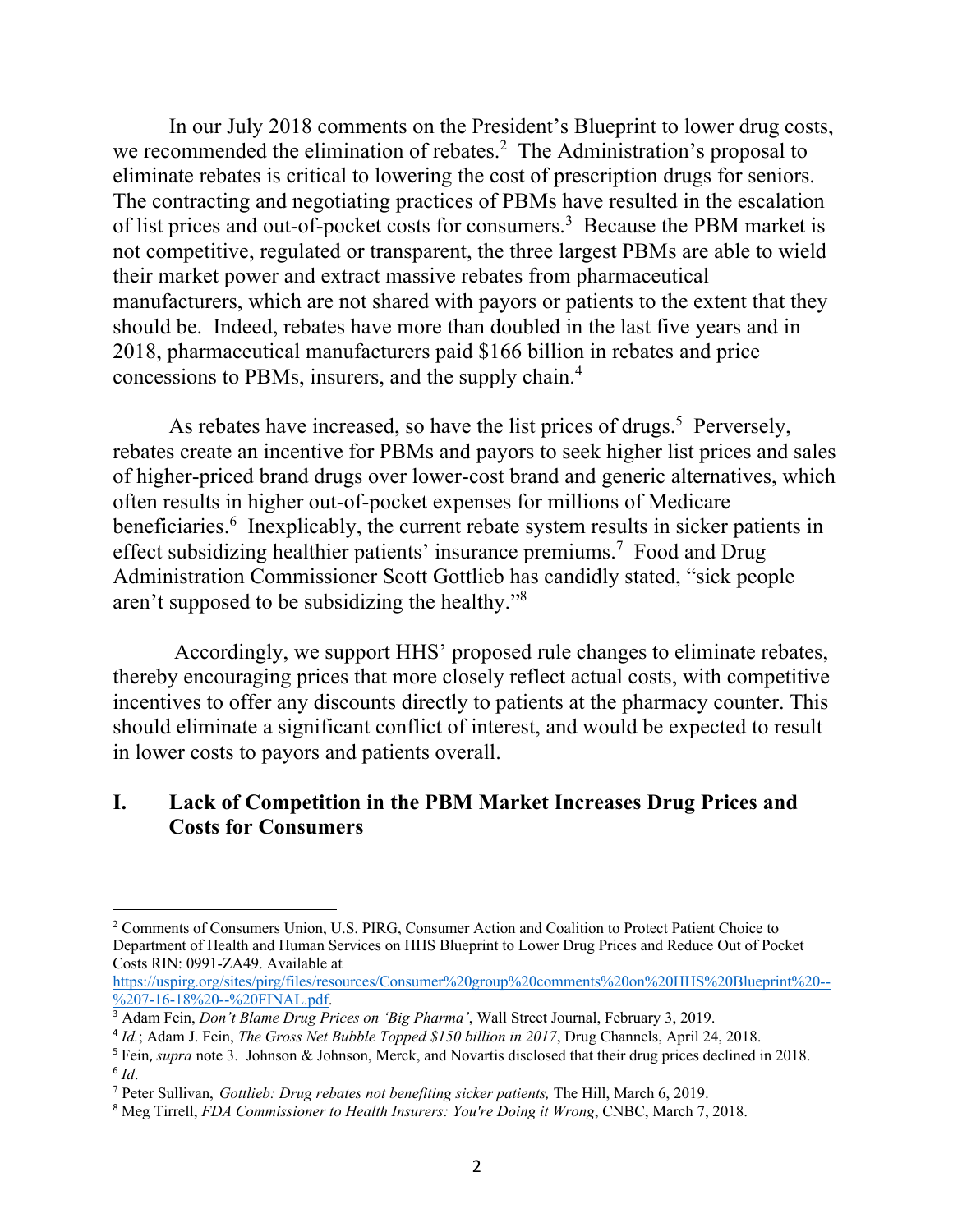Although PBMs offer the potential to control prescription drug prices, consumers are paying higher prices for drugs than they should be because PBMs are not adequately fulfilling their function in controlling costs. The PBM market is broken. It lacks the essential elements for a competitive market, namely: (1) choice, (2) transparency and (3) a lack of conflicts of interest.<sup>9</sup>

**A tight oligopoly.** According to the White House Council of Economic Advisers ("CEA"), three PBM firms - OptumRx, Express Scripts, and CVS Caremark - control more than 85% of the PBM market, "which allows them to exercise undue market power against manufacturers and against health plans and beneficiaries they are supposed to be representing, thus generating outsized profits for themselves."10 Indeed, the three largest PBMs have a higher gross margin than any other players involved in the drug supply chain (distributors, insurers, or pharmacies).<sup>11</sup> PBM profits exceed \$11 billion annually.<sup>12</sup> Rebates create a perverse disincentive to reducing drug prices because PBM profits increase as drug list prices increase, in large part because PBMs use their market power to secure higher rebates based off a percentage of the list prices.<sup>13</sup>

Further evidence of PBMs' market power was their ability in the past to implement "gag" clauses in pharmacy contracts that prohibited pharmacists from informing consumers of lower-priced alternatives. These gag clauses served no procompetitive purpose. In fact, their only purpose was to conceal the costs of prescription drugs from consumers at the pharmacy, causing consumers to pay more, with the only clear benefit going to the PBM's bottom line. Fortunately, Congress stepped in and outlawed the practice in the fall of 2018.<sup>14</sup> Nonetheless, the fact that PBMs had been able to force pharmacies not to disclose this information demonstrates their market power and is a clear market failure.

**Lack of Transparency.** Moreover, the PBM market lacks transparency. As CEA observed, "[t]he size of manufacturer rebates and the percentage of the rebate

 <sup>9</sup> *"Protecting Consumers and Promoting Health Insurance Competition,"* Testimony of David Balto, Before House Judiciary Committee, Subcommittee on Courts and Competition Policy, October 8, 2009 at

http://www.dcantitrustlaw.com/assets/content/documents/CAP/protecting%20consumers.pdf.

<sup>&</sup>lt;sup>10</sup> Reforming Biopharmaceutical Pricing at Home and Abroad, The Council of Economic Advisors, White Paper, February 2018. (hereinafter referred to as CEA White Paper).

<sup>11</sup> Charley Grant, *Hidden Profits in the Prescription Drug Supply Chain*, Charlie Grant, February 24, 2018, Wall Street Journal.

<sup>&</sup>lt;sup>12</sup> Charles Roehrig, *The Impact of Prescription Drug Rebates on Health Plans and Consumers*, Altarum, April 2018. <sup>13</sup> Peter J. Pills, *PBMs Are Hogging Our Discounts,* Fortune, August 28, 2018; Charles Roehrig, *Rebates, Coupons, PBMs, And the Cost of the Prescription Drug Benefit*, Health Affairs, April 26, 2018.

<sup>&</sup>lt;sup>14</sup> On October 10, 2018, President Donald Trump signed into law the "Know the Lowest Price Act of 2018" and the "Patients' Right to Know Drug Prices Act of 2018".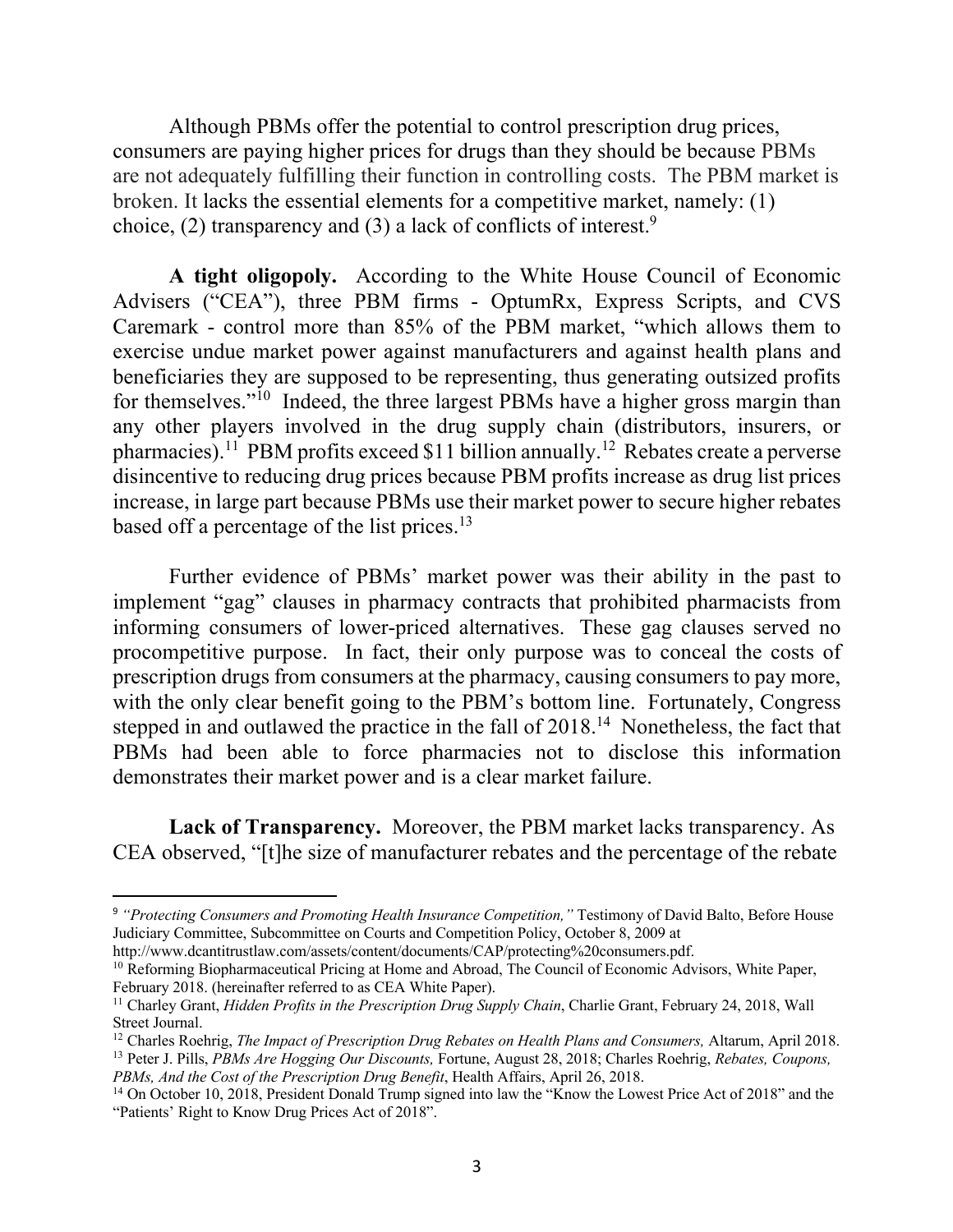passed on to health plans and patients are secret."15 PBMs fight transparency at every turn, opposing federal and state legislation that would require disclosure of PBM rebates and fees.<sup>16</sup> While PBMs claim they are lowering drug prices, they provide limited rebate data to their own payors, even large ones, which naturally tends to lead to excessive retention of rebates by PBMs. Moreover, in addition to the base rebate, many PBM contracts with manufacturers also require that, if a drug's list price increases by more than a certain percentage, the manufacturer must provide a "price protection" rebate, reimbursing the PBM for increases above the amount stated in the contract.<sup>17</sup> In certain drug categories, the price protection rebate can exceed the value of the base rebate.<sup>18</sup>

As an indication of the magnitudes involved, for example, in 2016, Anthem, the nation's second largest health insurer, sued Express Scripts for \$15 billion in damages, alleging that the PBM violated its contract by not passing along \$3 billion a year in additional rebate pass-through amounts.<sup>19</sup>

**Conflicts of interest.** Given the lack of choice and transparency, preventing conflicts of interests is crucial to keeping prescription drug prices low. Here, conflicts of interest abound, and the most significant involve how rebates are shared by PBMs and payors. PBMs were formed to lower drug costs, but when PBMs share in rebates, it creates an incentive for them to want higher not lower drug list prices. The CEA found that "the system encourages manufacturers to set artificially high list prices, which are reduced via manufacturers' rebates but leave uninsured individuals facing high drug prices."<sup>20</sup>

Further, the three major PBMs each have additional conflicts of interest, because they are vertically integrated with health insurers, mail-order operations, and specialty pharmacies. Health plans and employers contract with PBMs, the middlemen, to secure prescription drugs from pharmaceutical manufacturers and services from pharmacies. When health plans and employers make contracts with PBMs, they want the services of "honest brokers" who will secure the lowest prices and best services from both drug manufacturers and payors. But, when

<sup>&</sup>lt;sup>15</sup> CEA White Paper.

<sup>16</sup> California SB 17 enacted in 2018, requires disclosure.

<sup>&</sup>lt;sup>17</sup> Midwestern Business Group on Health. Drawing a Line in the Sand: Employers Must Rethink Pharmacy Benefit Strategies. September 2017. 18 *Id.*

<sup>19</sup> Bob Herman, *Anthem Sues Express Scripts for \$15 Billion Over Drug Pricing*, Modern Healthcare (March 21, 2016 01:00 AM), https://www.modernhealthcare.com/article/20160321/NEWS/160329992/anthem-sues-expressscripts-for-15-billion-over-drug-pricing. The case was filed in the Southern District of New York and is ongoing. <sup>20</sup> CEA White Paper*.*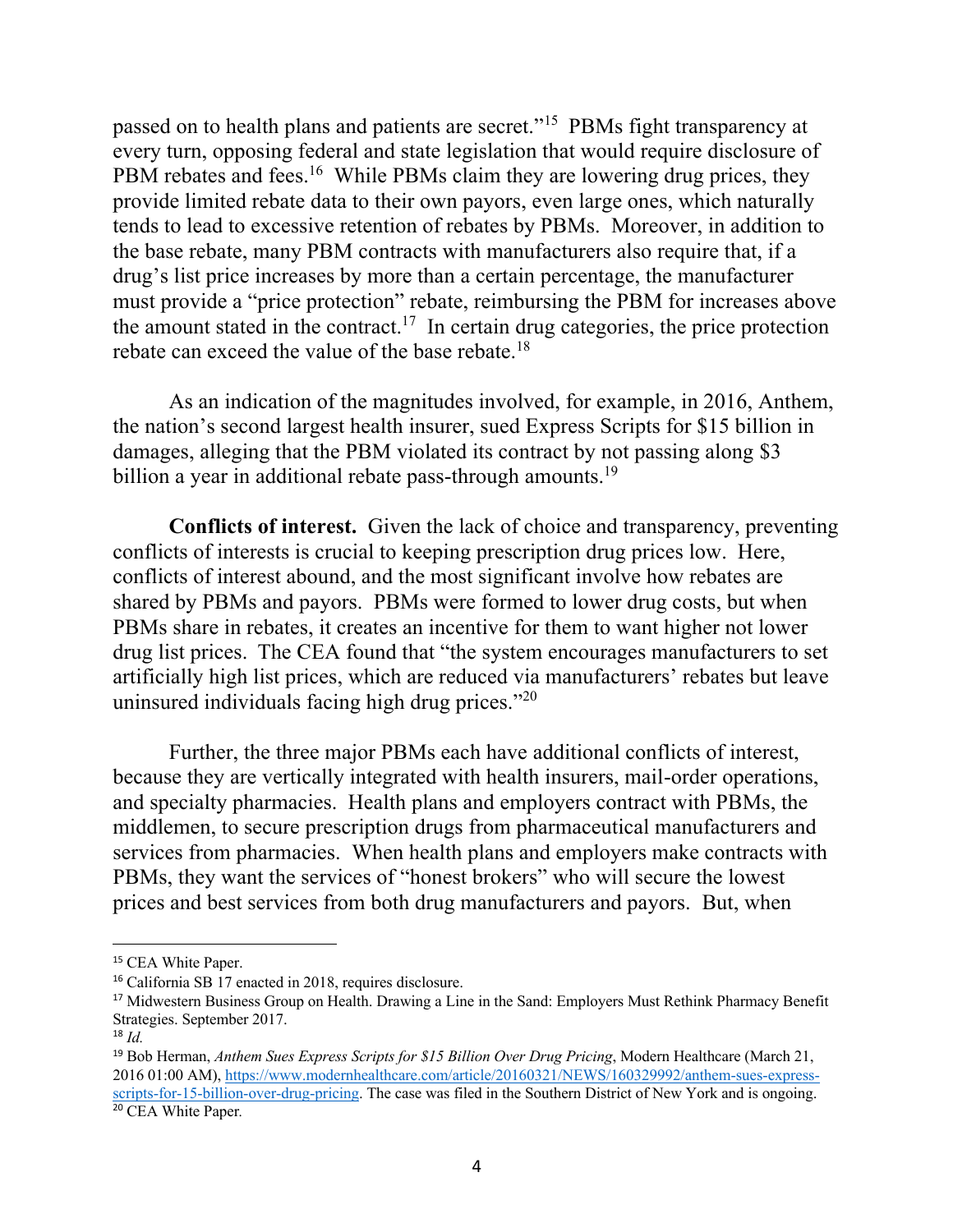PBMs are commonly owned with some of the entities they are supposed to bargain with in equivalent fashion, there is an inherent conflict of interest, which can lead to deception, anticompetitive conduct, and higher prices.

In sum, the lack of choice and transparency, coupled with numerous conflicts of interest, are leading to rapidly escalating list prices for prescription drugs and higher out-of-pocket costs for consumers. For good reason, the role of PBMs and their rebate practices have been under scrutiny by the Administration<sup>21</sup> because PBMs wield so much power and perversely benefit from rising list prices.22 For these reasons we strongly support the Administration's proposal.

#### **II. Responses To HHS' Inquiries**

HHS asks whether the proposed rule will better align incentives. We strongly agree. The perverse incentives of rebates lead to higher costs for chronically ill Medicare beneficiaries. Moreover, it encourages the usage of more expensive brand drugs, discourages the use of lower cost generics and biosimilars, and increases the out-of-pocket costs of consumers, including seniors, living on fixed incomes. Unfortunately, a lack of meaningful regulatory oversight means there is little incentive for PBMs to behave in a competitive manner. We agree with HHS's view that the implementation of the proposed rules will result in "an improved alignment of incentives … that may curb list price increases, reduce financial burdens on beneficiaries, lower … Federal expenditures, improve transparency, and reduce the likelihood that rebates" would encourage more Medicare Part D and Medicaid MCO spending.<sup>23</sup>

## **A. How would implementation of the proposed rules affect beneficiary out-of-pocket costs?**

Under the current rebate system, the PBMs' and payors' incentives are not aligned with those of patients.<sup>24</sup> While patients taking prescription drugs for chronic illnesses generate the majority of manufacturer rebate payments, they

<sup>22</sup> Secretary Alex Azar Interview on CNBC's Squawk Box, May 11, 2018 at https://www.cnbc.com/2018/05/11/azar-says-everybody-is-wetting-their-beak-on-high-drug-list-prices.html. In some instances, PBMs and payors' incentives are aligned especially when it comes to obtaining rebates, but in other

<sup>&</sup>lt;sup>21</sup> Blueprint to Lower Drug Prices and Reduce Out-of-Pocket Costs, Request for Information, U.S. Department of Health & Human Services ("HHS"), May 14, 2018**. "**American patients," HHS points out, "have the right to know what their prescription drugs will really cost before they get to the pharmacy."

fundamental respects, they are at odds with each other. <sup>23</sup> Notice, *supra* note 1.

<sup>24</sup> Sullivan, *supra* note 7.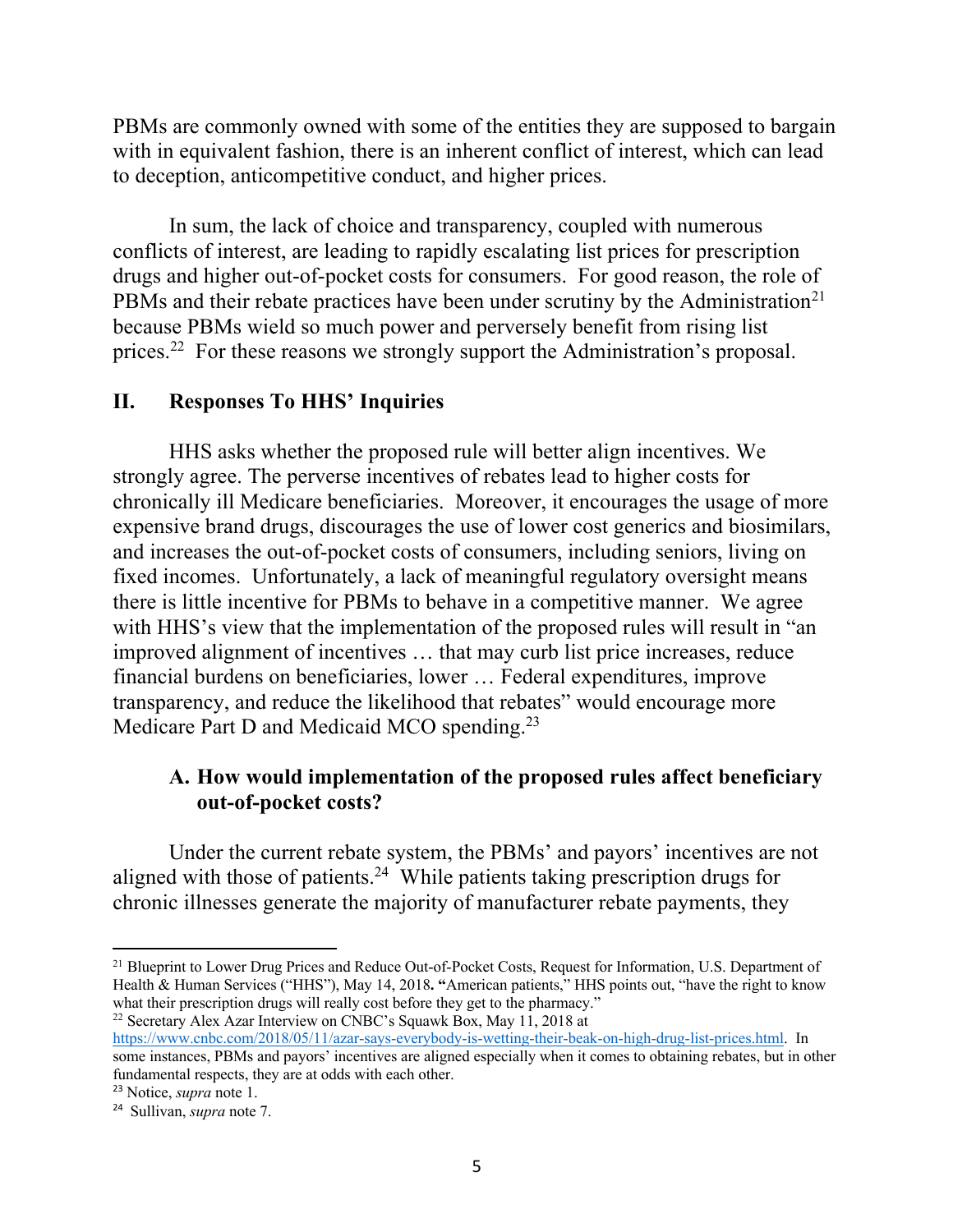currently receive little or no financial benefits from the rebates.<sup>25</sup> In fact, these rebate payments are used to offset total plan costs for the Medicare Part D plan, not to offset the out-of-pocket costs incurred by the patients whose prescriptions are generating those rebates.26 Patients with prescription drug deductibles and coinsurance face higher out-of-pocket costs because their coinsurance amounts and payments within the deductible phase are based on a drug's list price not the net price paid by the payor.<sup>27</sup> According to HHS, the average difference between a drug's list price, and its net price after a rebate is 26 to 30%<sup>28</sup>. Thus, patients are paying a greater share of the true cost to the payor than the listed coinsurance percentage.

Eliminating rebates and encouraging discounts at the point of sale will benefit patients by lowering their out-of-pocket costs and realizing substantial savings at the pharmacy. Drug manufacturers will now be under more direct scrutiny so they will be incentivized to lower list prices to reflect the actual transaction price of drugs, with perhaps additional discounts provided openly, at the point of sale. As Secretary Azar has stated, "there is no reason why those rebates should not convert equally from rebates to discounts for the patients."29 Patients' out-of-pocket costs would also subsequently decrease because their coinsurance and deductibles would now be based on a lower list price.

# **B. How would implementation of the proposed rules affect pharmaceutical manufacturers' setting of list prices for newly launched drugs?**

The current rebate system harms consumers as reflected by the fact that list prices have risen more rapidly than actual prices paid for prescription drugs.<sup>30</sup> This occurs as manufacturers are encouraged to increase list prices and pay higher rebates to PBMs in order to obtain and maintain preferred positions on their drug formularies. Today, manufacturers of newly launched drugs have to match the list price and rebate of the market-leading product to be considered by the PBM. Manufacturers' incentives to increase list prices for newly launched drugs will disappear once rebates are eliminated. A manufacturer of a newly launched drug would no longer need to increase the list price or match the market leader's rebate.

 <sup>25</sup> *Id.*

<sup>26</sup> *Id.*

<sup>27</sup> *Id.*

<sup>&</sup>lt;sup>28</sup> HHS Fact Sheet, available at https://www.hhs.gov/sites/default/files/20190131-fact-sheet.pdf.

<sup>29</sup> Shannon Firth, *HHS Proposes Scrapping Rebates to PBMs, Giving Discounts to Patients*, MedPage Today, February 1, 2019.

<sup>30</sup> Fein, *supra* note 3.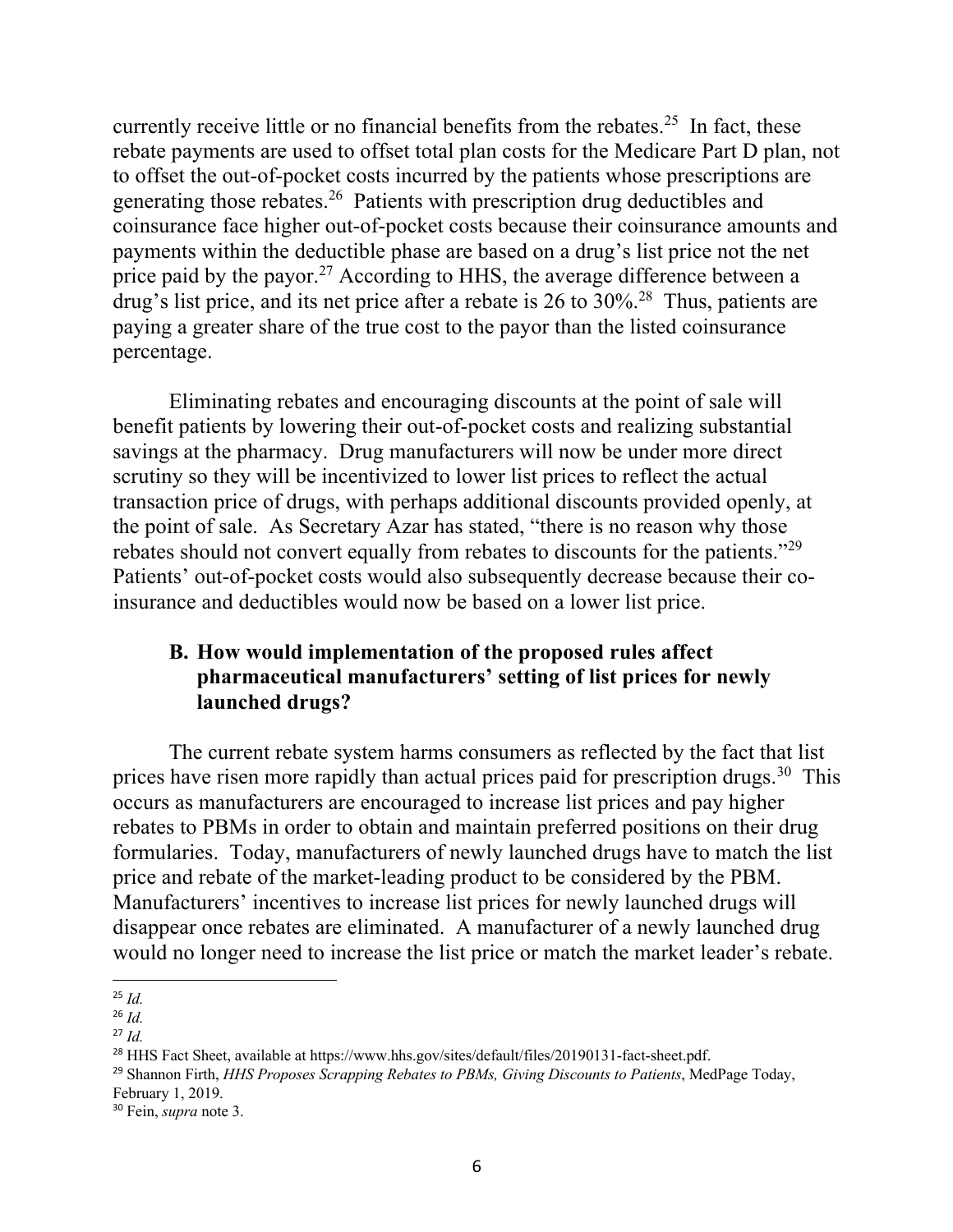They would instead launch with lower list prices than the market leader. Accordingly, we would expect that list prices would be significantly lower than they are today.

## **C. How would implementation of the proposed rules affect the federal government?**

Payors, pharmaceutical manufacturers and the federal government share responsibility in covering portions of Medicare Part D spending. As a patient's out-of-pocket spending and total drug spending reach certain stages, the cost sharing changes, and once spending passes a certain threshold, the federal government is directly subsidizing the Medicare Part D plans' drug costs. Specifically, once a patient reaches the catastrophic zone, the federal government becomes responsible for 80% of a Medicare Part D plan's prescription drug costs, which means that the payor's liability is low.<sup>31</sup> In the coverage gap, the plan is only paying 5% of the cost, with brand manufacturers paying 70% of costs. Because the plan liability is low in these benefit phases, Medicare Part D plans have an incentive to favor higher priced brand drugs because the rebates that they can obtain exceed its liability.32 Instead of PBMs being incentivized to choose the most expensive drug possible for any given treatment, eliminating rebates will encourage PBMs and payors to use lower-cost brand and generic alternatives, which would save the federal government billions of dollars.

### **D. How would implementation of the proposed rules affect the commercial market?**

We expect that the implementation of the proposed rules will have some impact. And indeed, they may have already had some impact on the commercial market. PBMs such as Express Scripts and OptumRx have recently announced plans to offer point-of-sale rebate sharing to their commercial clients, signifying that the infrastructure and the capacity to implement this policy already exist.<sup>33</sup>

<sup>31</sup> Gabriela Dieguez, Maggie Alston, Samantha Tomicki, *A primer on prescription drug rebates: Insights into why rebates are a target for reducing prices*, Millman, May 21, 2018.

<sup>&</sup>lt;sup>32</sup> Dusetzina, Stacie B. et al. (2017). Association of prescription drug price rebates in Medicare Part D with patient out-of-pocket and federal spending. *JAMA Internal Medicine*177.8: 1185–1188.

**<sup>33</sup>** Adam Fein, *PBM Pricing Overhaul: Express Scripts Prepares for a World Without Rebates-But Employers May Not Change*, Drug Channels, October 25, 2018; Ed Silverman, *UnitedHealth will require drug rebates to be paid to consumers*, Stat/Pharmalot, March 19, 2019.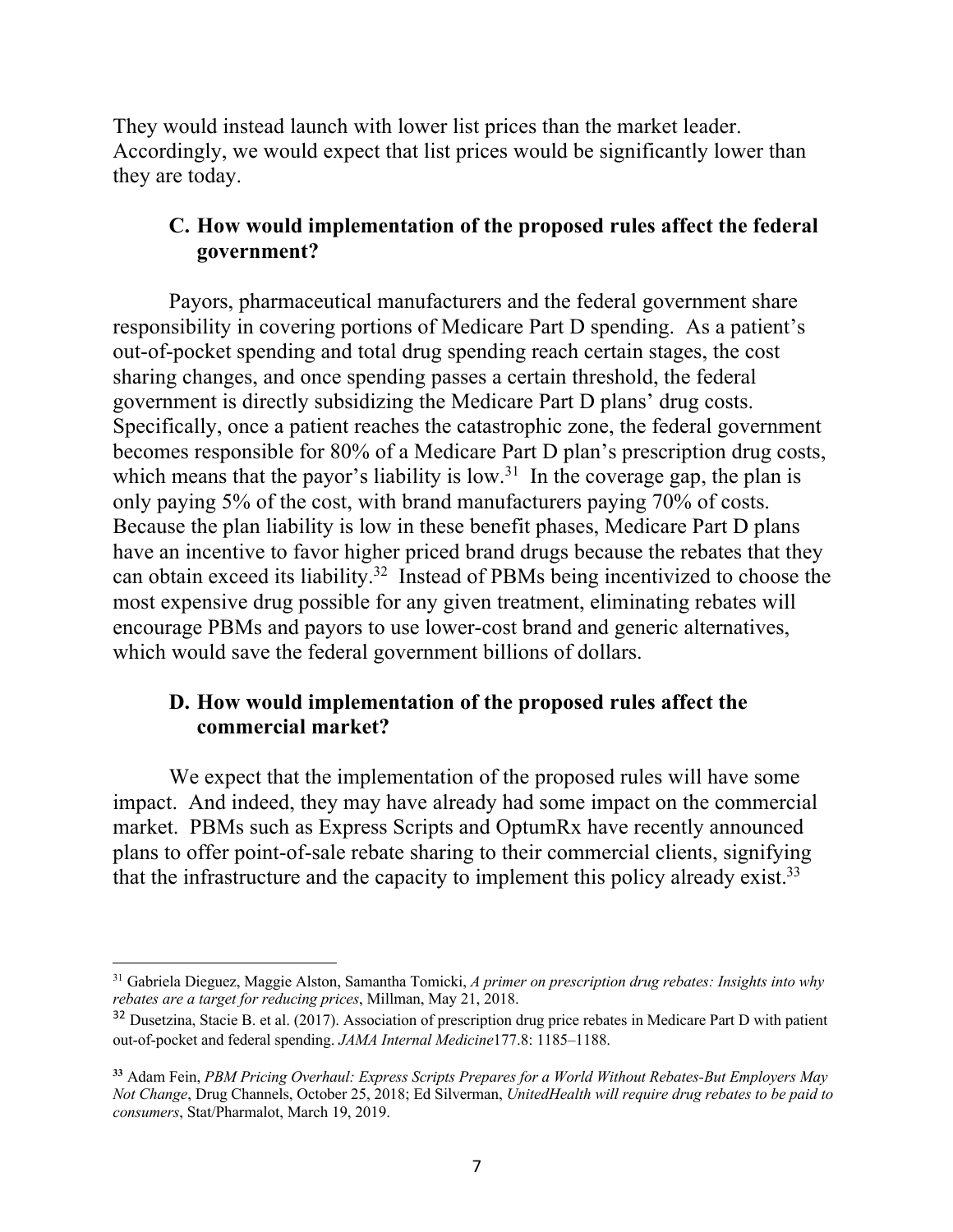### **E. Does the current rebate system incentivize PBMs and payors to give higher-cost drugs preferred formulary placement?**

PBMs contribute to higher drug costs through their practice of requiring pharmaceutical manufacturers to pay rebates. PBMs control the drug formularies, which determine what drugs patients are allowed to purchase. PBMs tend to recommend preferred status on the formulary for therapeutically comparable brand-name drugs that offer the highest rebates; this encourages drug manufacturers to focus on offering higher rebates to secure that preferred status. And it gives PBMs incentives to put higher-cost drugs on their formularies, because the rebates are based on a percentage of a drug's list price.

In essence, PBMs are making decisions on inclusion of a drug not based on clinical research, or evidence-based efficacy and safety, but based on which manufacturer offers a higher rebate payment. In pursuit of higher rebates, PBMs routinely change drug formularies, or require prior authorization for drugs that may be best for a patient's condition, even in cases where a more affordable medication is available. These financial incentives interfere with doctor-patient relationships, and harm patients' health when they can't get the drugs they need.

Because the current system favors brand medicines with higher list prices and larger rebates over the use of safe, effective lower-priced generics and biosimilars, taxpayers and consumers are paying more for prescription drugs than they should. In 2017, generics saved consumers \$265 billion overall, \$82 billion in the Medicare Part D program and  $$40$  billion in Medicaid.<sup>34</sup> Those savings could have been higher, but PBMs use rebates to effectively exclude new innovative drugs that may be less expensive and more effective.<sup>35</sup> As Professor Robin Feldman puts it, "the system contains odd and perverse incentives, with the result that higher*–*priced drugs can receive more favorable health-plan coverage, channeling patients toward more expensive drugs."36

PBMs secure rebates from drug manufacturers in exchange for exclusivity arrangements and bundle rebates based on volume and/or indications that keep lower-priced generics and biosimilars from competing.37 This contracting practice is known as a "rebate wall." It limits patient choice, slows the adoption of superior

 <sup>34</sup> Association for Accessible Medicines 2018 Annual Report.

<sup>35</sup> Mariana Socal and Gerard Anderson, *Favorable Formulary Placement of Branded Drugs in Medicare Prescription Drug Plans When Generics Are Available*, JAMA, March 18, 2018.

<sup>36</sup> Robin Feldman, *Why Prescription Drug Prices Have Skyrocketed?*, Washington Post, November 26, 2018.  $37$  *Id.*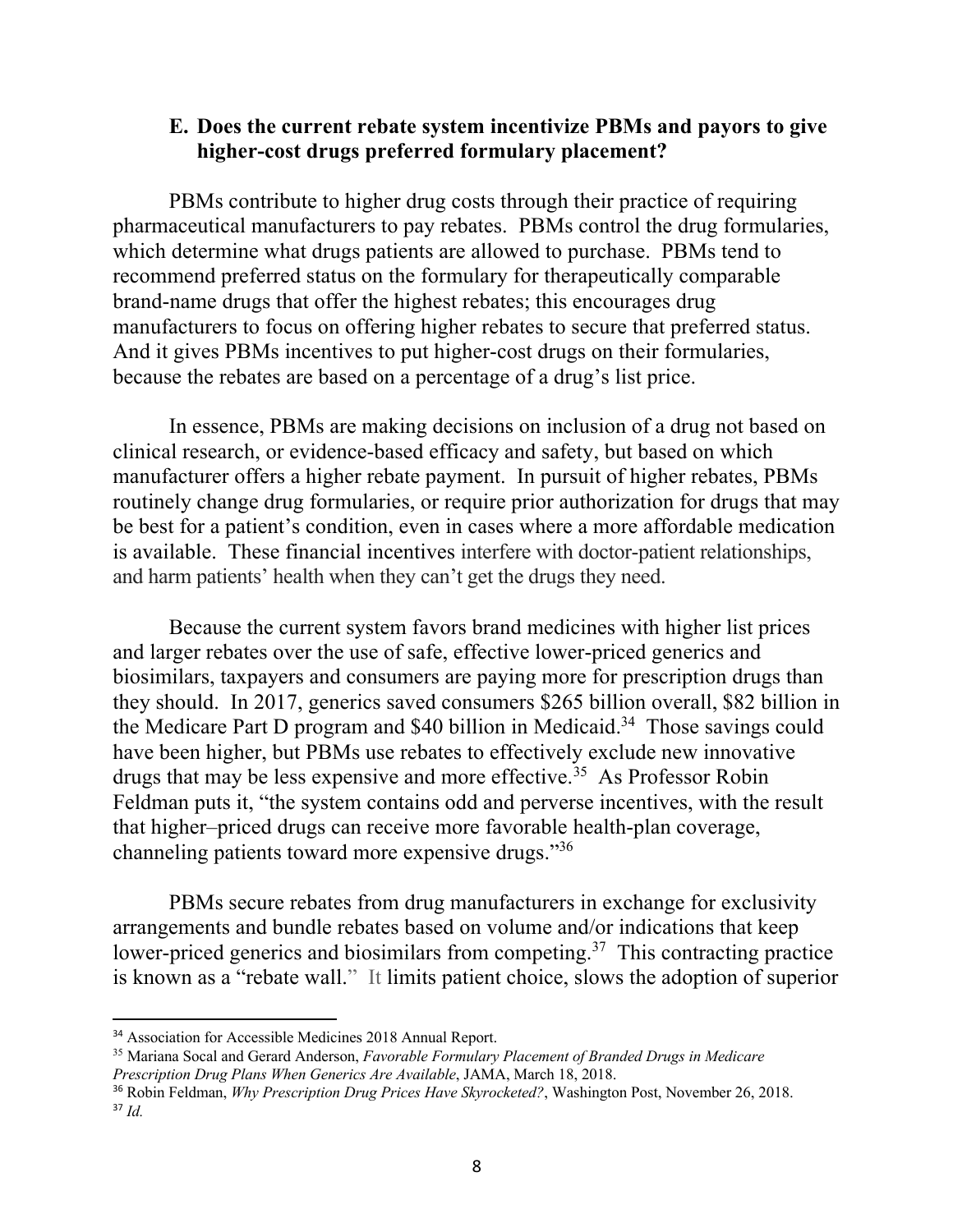new drugs, and reduces competition.<sup>38</sup> Today, a manufacturer with an established product with significant market share has the incentive to make its rebates contingent on preferred or exclusive formulary position for multiple indications.39 The adverse competitive effect is that a new drug cannot get on the formulary. Through rebate walls, PBMs can prevent entry of a newly approved product with superior efficacy in only one indication, even if the new product offers a greater rebate.40 That's because the new product has few prescriptions, so even a larger rebate will not overcome the potential loss of the rebate dollars from the market-leading product.<sup>41</sup> According to Professor Feldman, "the name of the game is volume. The more volume a drug company has with a particular PBM or hospital, the better deal it can offer as a temptation to exclude rival drugs."<sup>42</sup> Moreover, rebate walls and bundled rebates distort the workings of the free market, result in higher drug prices, and reduce patients' access to lower-cost generic and biosimilar alternatives.

### **F. How would implementation of the proposed rules change the current PBM and payor practice of favoring higher cost drugs over lower cost alternatives?**

Eliminating the safe harbor for rebates and encouraging discounts to be reflected at the point of sale will help address perverse incentives and make sure PBMs and payors are focused on the net cost of medicine. Indeed, prohibiting PBMs from being compensated based off the list price and ensuring that the savings from PBM negotiations are passed through to consumers, will change the drug manufacturers', PBMs', and payors' incentives. PBM compensation should be flat, transparent, and connected to the value-added services they provide. Removing some of the perverse incentives that resulted in so much consumer harm should result in lower costs and the elimination of a significant conflict of interest. The rebate wall strategy would disappear, and we expect that PBMs would make formulary decisions based on a drug's superior efficacy and lower price. Drug manufacturers would compete on price. This should result in true competition where competing drug manufacturers would constrain each other's prices. The leading incumbent drug manufacturer would be forced to respond to newly launched drugs that are offering lower prices.

 <sup>38</sup> *Id.*

<sup>39</sup> David Balto, *Rebate Walls Should Be Dismantled by FTC's Antitrust Arm*, STAT News, December 4, 2018.

<sup>40</sup> *Id.*

<sup>41</sup> *Id.*

<sup>42</sup> Feldman, *supra* note 36*.*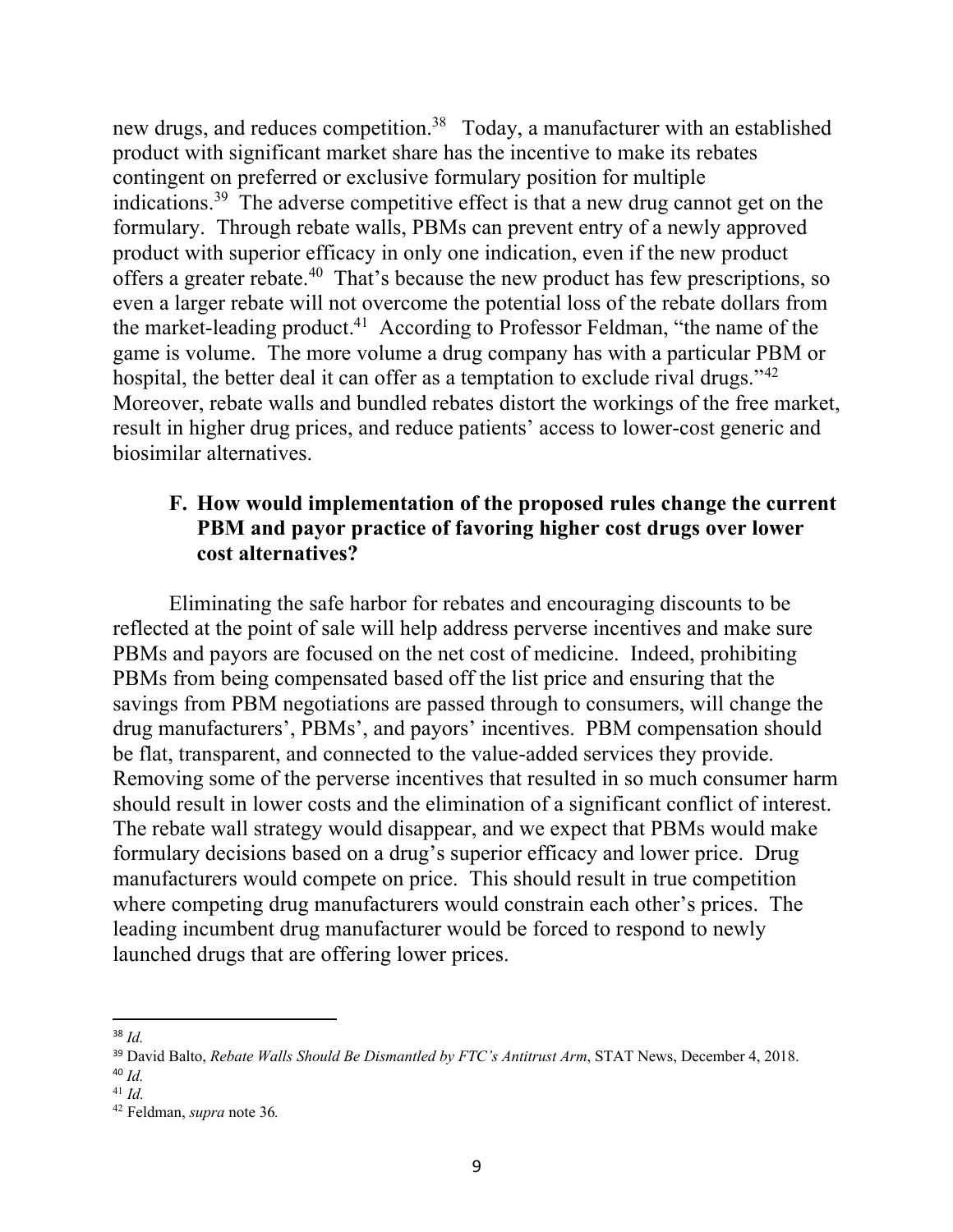# **G. Are there possible negative or positive effects on pricing competition that could result from an increase in transparency under the point of sale discount safe harbor?**

We fully expect that the proposed rule to create safe harbor protection for discounts to be passed directly to patients in a transparent manner will have a positive effect on pricing competition. Pharmaceutical manufacturers are free to lower the list prices of drugs to where they should be sans the rebate, or to provide the discounts negotiated by PBMs directly to patients at the point of sale. Pricing transparency is a prerequisite for a competitive market, especially in the drug supply chain. Greater transparency is important, because markets typically function better when consumers have the information they need to make choices among available options. For far too long, the rebate system has not been transparent, and consumers have suffered through an unhealthy and uncompetitive market. Moreover, some PBMs and payors have already instituted some initiatives in commercial markets to pass discounts directly to patients so there is no valid concern that an increase in transparency with regards to point-of-sale discounts would have a negative effect on their ability to negotiate with manufacturers over pricing.43

## **IV. Conclusion**

Consumers are currently paying higher prices resulting from the misuse of rebates in the prescription drug supply chain that incentivizes higher list prices and more expensive drugs over less expensive alternatives. Patients and providers must be empowered so as to no longer be at the mercy of PBMs, whose dominance in the supply chain has skewed incentives and hurt consumers. The crucial role of the consumer is paramount to a competitive pharmaceutical market that can truly thrive. Nothing less than the health of our nation, quite literally, is at stake.

We urge the Administration to implement these proposed rules. Their implementation should reduce prescription drug prices, lower patients' out-ofpocket costs, and remove a significant conflict of interest. The prohibition of rebates changes PBM incentives, which should result in the increased usage of biosimilar and generic medicines, which will result in more savings for the Medicare Part D program and even lower out-of-pocket costs to patients.

 $\overline{a}$ <sup>43</sup> Fein and Silverman, *supra* note 33.